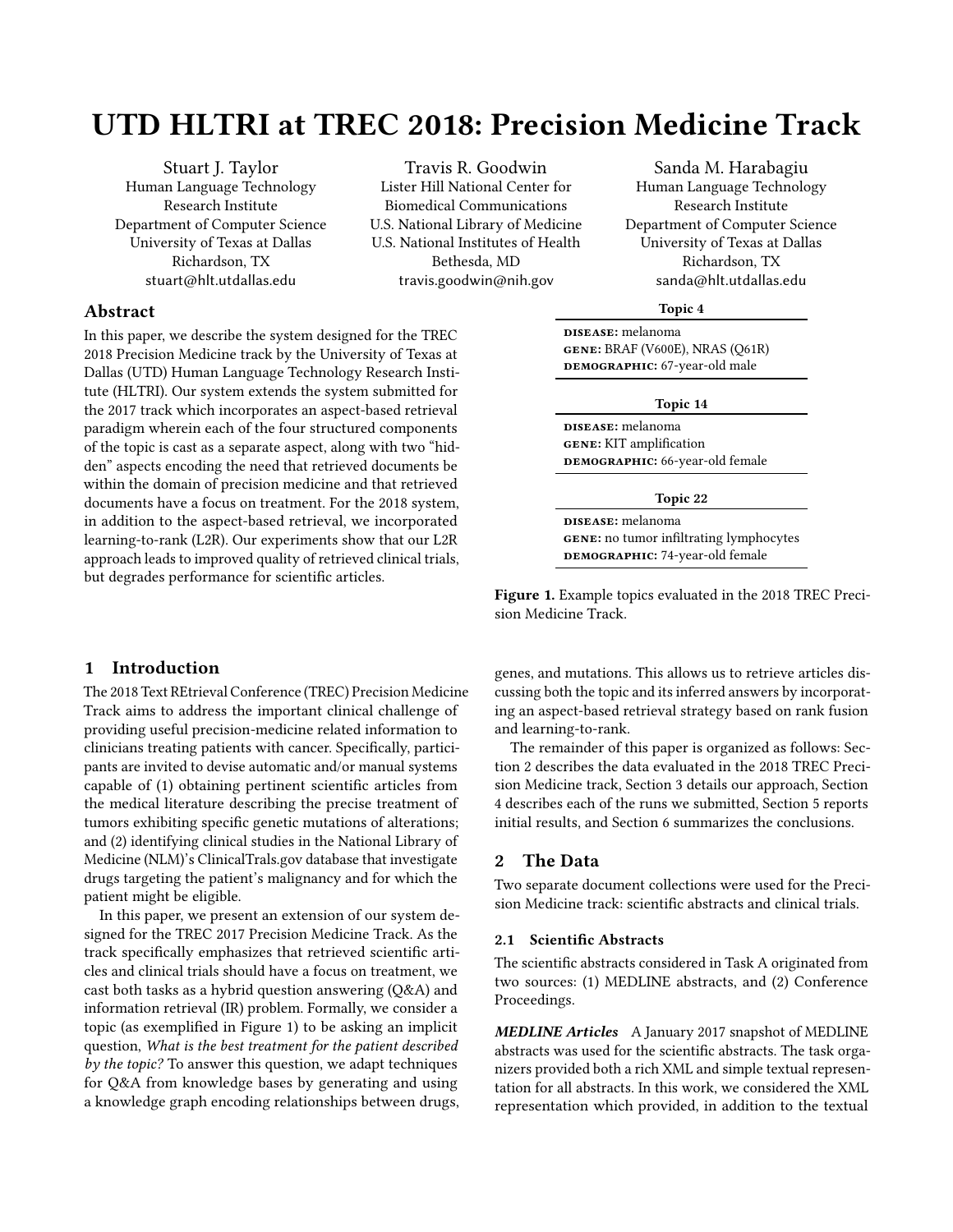<span id="page-1-0"></span>

Figure 2. Architecture of Multi-task Retrieval System

content of the article, a variety of metadata including Medical Subject Headings (MeSH), keywords, and a controlled vocabulary of studied chemical compounds.

Conference Proceedings Because many of the topics evaluated in TREC PM were highly specific, the organizers also included abstracts of articles published in the proceedings of the annual meetings of the American Association for Cancer Research (AACR) and American Society of Clinical Oncology (ASCO). These articles were included with the intent to provide potentially relevant reports/articles describing precision medicine studies which are not included in MEDLINE. It should be noted that only a simple textual representation of articles presented at AACR/ASCO was available.

# 2.2 Registered Clinical Trials

For Task B, a snapshot of ClinicalTrials.gov obtained in April 2017 was considered. As with MEDLINE, both a rich XML and simple textual representation of each clinical trial was provided by the organizers. In this work, we considered the XML representation.

# 3 The Approach

Our system, illustrated in Figure [2,](#page-1-0) includes both "on-line" steps (i.e., steps applied for each topic) and "off-line" steps (steps applied before any topics are considered). In terms of on-line processing, the system has three mandatory steps:

- 1. Topic Analysis. The structured information of a given topic is analyzed to determine its main components or aspects;
- 2. Topic Expansion. The various aspects of the topic are expanded using external resources;
- 3. Document Retrieval. The aspects of the topic are represented as queries, and a set of ranked documents, i.e., scientific articles or clinical trials (depending on whether the system is configured for Task A or B), is retrieved;

as well as three "optional" steps designed to improve the quality of retrieved documents:

- 4. Aspect Fusion (Optional). The ranked documents separately retrieved for each aspect of the topic are combined or *fused* together;
- 5. Similarity Fusion (Optional). The ranked documents retrieved using multiple similarity measures (i.e., relevance models) are fused together.
- 6. Learning to Rank (Optional). The ranked documents are re-ranked using a Random Forest classifier trained on the relevance judgments produced for the 2017 TREC-PM track.

In terms of off-line processing, the system relies on the availability of three data structures: (a) the Precision Medicine Drug Graph (PMDG), (b) an index of scientific articles, and (c) an index of clinical trials. In the remainder of this section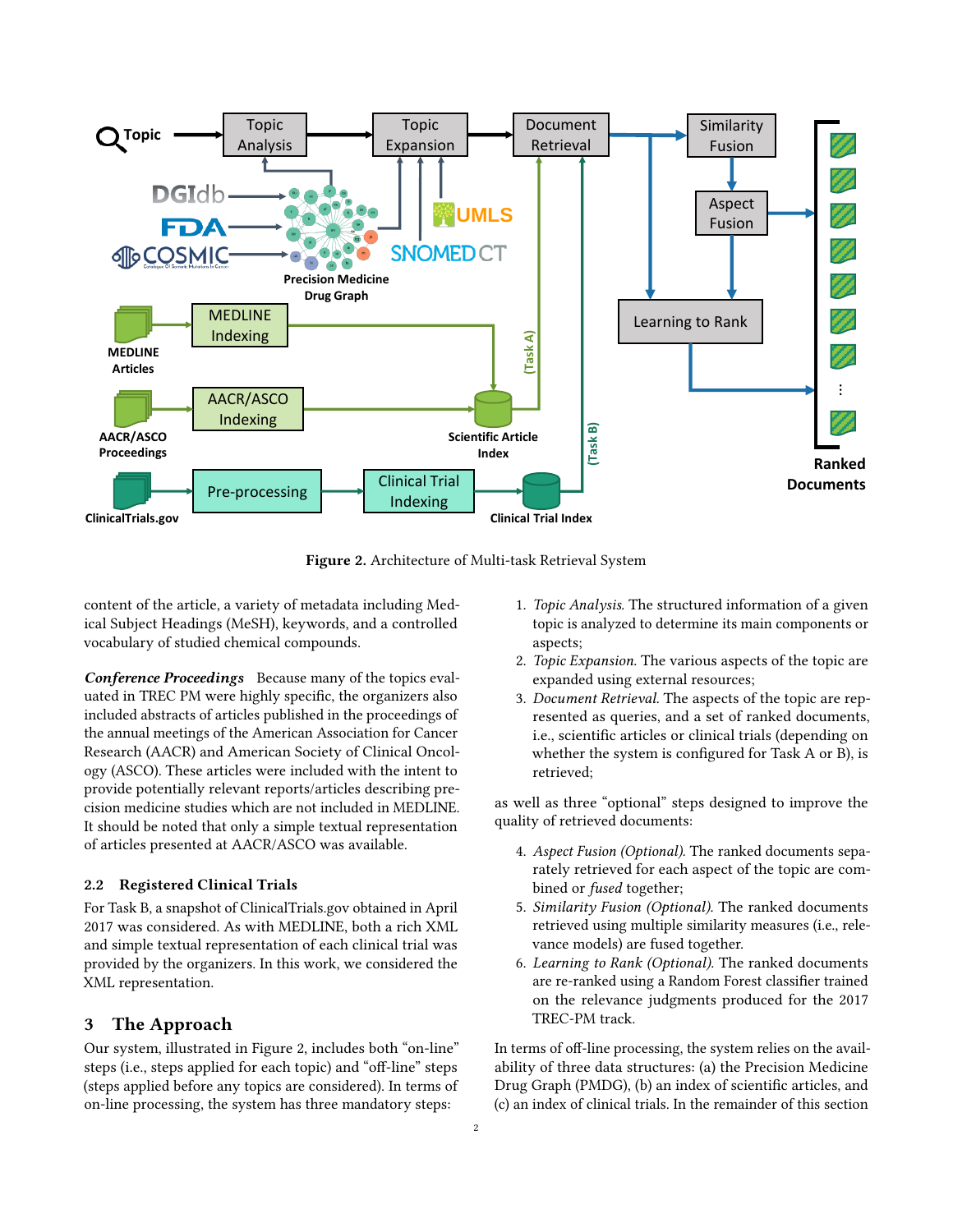<span id="page-2-0"></span>we describe the off-line steps used to create the above data structures, followed by the on-line steps of our system.



Figure 3. Examples of relations in the Precision Medicine Drug Graph (PMDG).

# 3.1 Building the Precision Medicine Drug Graph

Knowledge about the interactions between disease, genes, and drugs is available in a large variety of disconnected knowledge bases. Consequently, to unlock this knowledge, we create a unified knowledge graph which we refer to as the Precision Medicine Drug Graph (PMDG). The PMDG aggregates a subset of information from a variety of knowledge sources, including the Catalogue of Somatic Mutations in Cancer (COSMIC) [\[10\]](#page-8-0), FDA Labels, as well as the 15 data sources incorporated within the Drug-Gene Interaction Database (DGIdb) [\[11\]](#page-8-1).

Illustrated in Figure [3,](#page-2-0) the PMDG represents drugs, genes, and mutations as nodes. The PMDG encodes both binary relations such as HER2 Has-Synonym −−−−−−−−−−→ neu, as well as ternary relations such as (EGFR, T790M) CONFERS-RESISTANCE −−−−−−−−−−−−−−−−−→ imatinib. Specifically, the PMDG encodes four types of relations: (1) drug synonyms, (2) gene synonyms, (3) that a gene and locus confer resistance to a drug, and (4) that a drug can target (e.g. regulate) a specific gene and (possibly) a locus. In our system, the PMDG is used for both Topic Analysis and Topic Expansion.

## 3.2 Indexing the Data

We maintain two separate indices corresponding to the two tasks evaluated in the track.

# 3.2.1 Indexing for Task A

For task A, we maintain an tiered index including both MED-LINE articles and articles published in AACR/ASCO Proceedings. Because the MEDLINE articles are available in a rich XML format and the AACR/ASCO proceedings are only available as text, the indexing strategy varies for each dataset.

Indexing MEDLINE Articles The National Library of Medicine (NLM) provides an abundance of metadata about each article indexed in MEDLINE. In this work, we indexed a total of eight fields of metadata:

- PubMed ID (PMID): the unique identifier assigned to each document in MEDLINE, used as the document ID for TREC PM submissions;
- Journal Title: the NLM version of the International Standards Organization (ISO) abbreviation of the title of the journal containing the article;
- Publication Date: the date the article was submitted to MEDLINE (specifically, the date when MEDLINE processing began for the article);
- Article Title: the (possibly-translated) title of the article;
- Publication Type(s): the Medical Subject Headings (MeSH) [\[13\]](#page-8-2) unique identifiers for all publication types associated with the article;
- MeSH Term(s): the MeSH terms associated with the article;
- Chemical Compound(s): the MeSH terms associated with all registered chemical compounds associated with the article; and
- Abstract Text: the full text of the abstract (note: structured abstracts are combined into a single passage).

Indexing AACR/ASCO Proceedings Because AACR/ASCO Proceedings were only available in a simple text format, we were only able to index a subset of the fields indexed for MEDLINE articles:

- Article ID: the filename of the abstract as provided by the organizers, used as the document ID for TREC PM submissions;
- Journal Title: the name of the conference;
- Publication Date: the year of the conference;
- Article Title: the title of the article; and
- Abstract Text: the unstructured text of the article;

#### 3.2.2 Indexing for Task B

Task B relied on an index of clinical trials registered in ClinicalTrials.gov. While an abundance of metadata is available for each clinical trial, much of the metadata is represented as un-normalized free text, including date expressions, investigator names, descriptions of patient eligibility, etc. Producing the Clinical Trial index, consequently, entails two steps: (1) pre-processing each clinical trial, and (2) indexing each clinical trial.

Pre-processing Clinical Trials We observed three main inconsistencies in the metadata associated with each clinical trial on ClinicalTrials.gov:

1. Processing Investigator Names. Although the registry includes separate fields for the first, middle, and last name of each investigator, many investigators were provided with no first name, no middle name, and their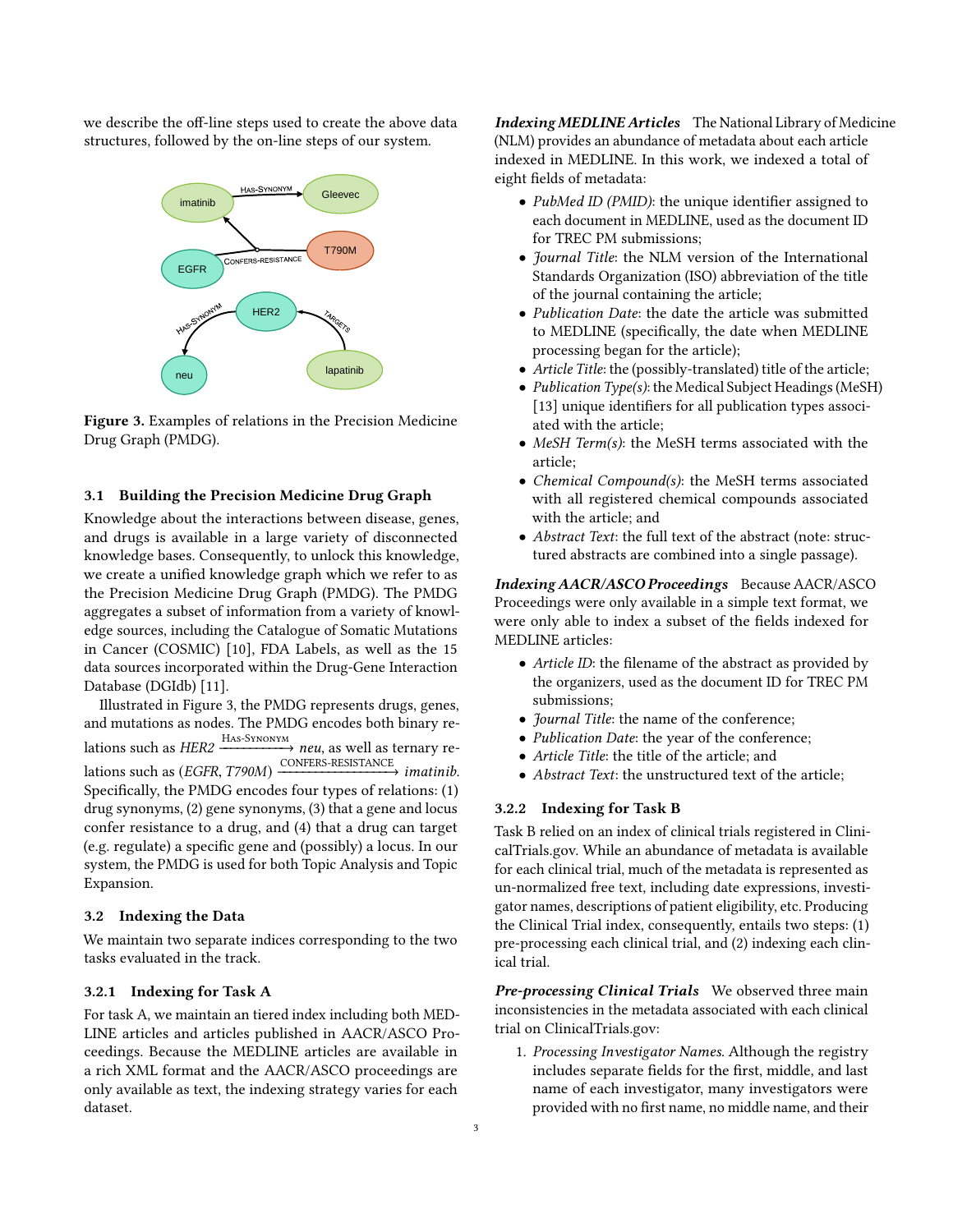entire name as the last name. If an investigator had no provided first name, we relied on a series of rules to try to recover the first and last names of investigator from the provided names.

- 2. Normalizing Temporal Expressions. We found that minimum/maximum eligibility age was expressed in a variety of ways, e.g., by years, months, weeks, or even days. Moreover, the start date was provided in a variety of inconsistent formats. To account for this, we normalized temporal expressions using  $\mathrm{Natty^1}.$  $\mathrm{Natty^1}.$  $\mathrm{Natty^1}.$
- 3. Recognizing Inclusion and Exclusion Criteria. The structured data associated with each clinical trial includes a single unstructured field containing all eligibility criteria. To distinguish between inclusion and exclusion criteria, we used a simple rule-based strategy for distinguishing between sections of the eligibility criteria field that describe inclusion and exclusion criteria. Moreover, to account for the role of negation, we applied negation span detection using LingScope[\[1\]](#page-7-0). By detecting negation spans, we were able to parse negated inclusion criteria as exclusion criteria and negated exclusion criteria as inclusion criteria.

Indexing Clinical Trials When indexing clinical trials, we considered a tiered index encoding multiple fields of metadata:

- NCT ID: The unique identifier associated with each clinical trial in ClinicalTrials.gov, used as the document ID for TREC PM submissions.
- Brief Title: A brief summary of the clinical trial;
- Official Title: The official detailed title of the clinical trial;
- Summary: A summary of the role and purpose of the clinical trial;
- Description: A detailed description of the clinical trial including the goals, study design, and experimental setup;
- Studied Condition(s): The medical conditions studied in the trial;
- Condition MeSH Term(s): MeSH terms associated with the conditions studied in the trial (if any);
- Studied Intervention(s): The medical interventions (if any) evaluated in the trial;
- *Studied Intervention Type(s)*: The type of medical interventions evaluated in the trial (e.g., genetic, drug, etc.);
- Intervention MeSH Term(s): MeSH terms associated with the interventions evaluated in the trial (if any);
- Minimum Age: The minimum age of eligible participants (if provided);
- Maximum Age: The maximum age of eligible participants (if provided);
- Inclusion Criteria: Unstructured textual representation of all inclusion criteria parsed from the Eligibility Criteria of the trial; and
- Exclusion Criteria: Unstructured textual representation of all exclusion criteria parsed from the Eligibility Criteria of the trial.

# 3.3 Topic Analysis

Because the topics evaluated in the 2018 TREC PM task correspond to complex semi-structured medical cases, determining the relevance of a document (i.e. scientific article or clinical trial) to a topic requires accounting for many different aspects. In this, we consider a total of six aspects of the topic: four corresponding to the three semi-structured fields of the topic, and two additional implied or "hidden" aspects. Unlike the previous year, the "gene" field of the topic included both specific genetic variants (e.g., "BRAF (V600E)") and general descriptions of tumors (e.g., "no tumor infiltrating lymphocytes"). Consequently, when representing the topic we distinguish between specific genetic variants, and other types of tumor descriptions. The four explicit aspects are represented as follows:

- 1. Disease Aspect: The disease (a type of cancer) is represented as a 2-tuple (pair) containing (1) the literal/surface form of the disease included in the topic, and (2) the set of zero or more concept unique identifiers (CUIs) in the Unified Medical Language System (UMLS) [\[3\]](#page-8-3) corresponding to the disease. To identify the concepts in UMLS corresponding to each disease, we used a simple pattern-matching approach relying on the surface form of the disease and any matching atoms in UMLS;
- 2. GENETIC Aspect: Because a topic may indicate more than one genetic variant, we represent each genetic variant as a 3-tuple consisting of (1) the name of the gene, (2) the type of mutation, and (3) the locus of the mutation (if provided). The mutation type was determined using a small number of lexical patterns; the set of mutation types considered by our approach are: (1) amplification, (2) duplication, (3) translocation, (4) deletion, (5) point-mutation, (6) inactivation, and (7) UNSPECIFIED;
- 3. Demographic Aspect: The demographic aspect of the topic was represented as a 2-tuple corresponding to two facets of demographic information, the patients age, and the patients gender; and
- 4. OTHER Aspect: The "other" aspect contains any genetic or tumor description from the "gene" field of the topic that is not a specific genetic variant.

<sup>•</sup> Eligible Gender(s): The eligible gender(s) of participants;

<span id="page-3-0"></span><sup>1</sup><http://natty.joestelmach.com/>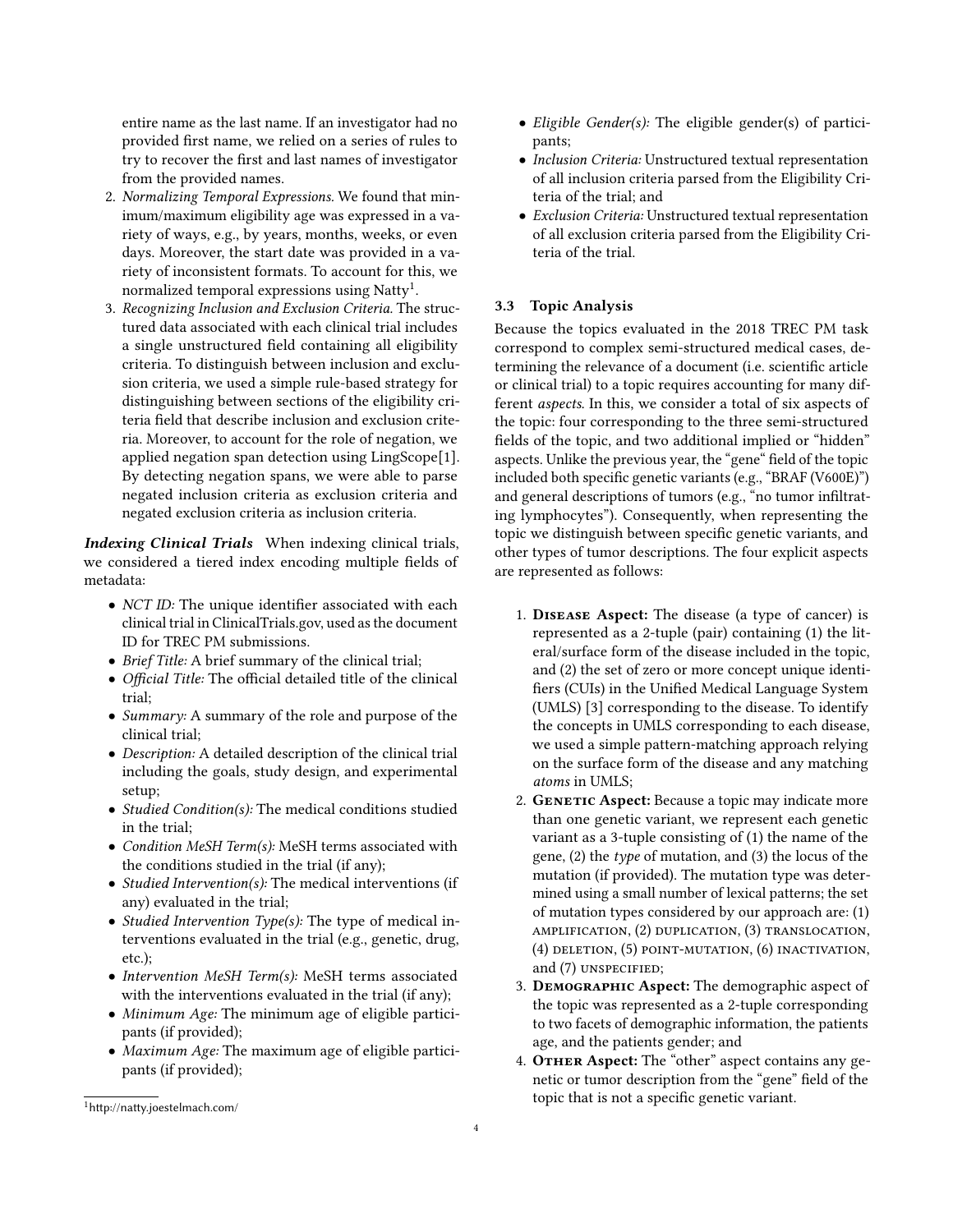To account for the requirement that retrieved documents have a focus on targeted treatment and precision medicine, we considered to additional "hidden" aspects of each topic.

- 5. PRECISION MEDICINE Aspect: This aspect indicates that retrieved documents must fall within the domain of precision medicine to be considered relevant; and
- 6. Treatment Aspect: This aspect indicates that retrieved documents must have a focus on treatment, and cannot be simple observational studies. To represent this aspect, we relied on the information encoded in the PMDG. Specifically, the treatment aspect is represented as a 2-tuple including (1) drugs targeting any gene/mutation in the topic, (2) any drugs that any gene/mutation in the topic confers resistance against.

Together, these six aspects are used to represent the diverse information needs expressed by each topic.

## 3.4 Topic Expansion

To account for the complexity of medical language in scientific articles and clinical trials, we incorporate query expansion techniques to expand (1) the medical problems within the disease and other aspects of the topic, (2) each genetic variant, and (3) any drugs in the treatment aspect of the topic.

Expanding the Disease and Other Aspects. To account for the role of synonymy in scientific articles and clinical trials, we incorporate two forms of query expansion: (a) we identify synonyms for each medical problem using UMLS and (2) we discover hyponyms using the Systematized Nomenclature of Medicine – Clinical Terms (SNOMED CT)[\[7\]](#page-8-4).

Expanding the Genetic Variations. Because genetic information can be described in a variety of ways, we expand each gene itself so as to include gene synonyms using the Precision Medicine Drug Graph (PMDG). We expand the mutation type to include basic synonyms. Finally, we expand the locus of each mutation by (1) expanding the amino acids to their three-letter abbreviations and (2) adding the protein identifier "p." commonly used to indicate mutation loci in the literature.

Expanding Drugs. We expand drugs to include both brand names as well as generic names by using the PMDG. Specifically, we follow all synonym relations originating from the nodes corresponding to any drug in the treatment aspect, and use those nodes as synonyms for the drug.

# 3.5 Document Retrieval

The role of the document retrieval step is to produce a ranked list of documents – scientific articles or clinical trials – relevant to a given topic. We considered two strategies for document retrieval:

- Aspect Retrieval: to prevent any single aspect from having too large of an impact on the score of a document, in the aspect retrieval strategy, we cast each aspect of the topic as a separate, independent query and obtain a separate ranked list of documents for each aspect; and
- Joint Retrieval: in the joint retrieval strategy, we cast each aspect of the topic as a clause in a single disjunctive Boolean query, obtaining a single ranked list of documents for the entire topic.

Both strategies rely on Apache Lucene $^2$  $^2$  (version 6.6.0). It should be noted that the way in which each aspect was represented as a query (or clause) depends on whether the system is configured for Task A (scientific articles) or Task B (clinical trials).

<span id="page-4-1"></span>

| prevention,<br>outcome,<br>therapy, | prophylaxis,<br>survival,<br>personalized | prognosis,<br>treatment, |
|-------------------------------------|-------------------------------------------|--------------------------|
|-------------------------------------|-------------------------------------------|--------------------------|

Table 1. Lexicon of words indicating treatment.

<span id="page-4-2"></span>

| AMPLIFICATION        | $inhibitor$   antagonist         |
|----------------------|----------------------------------|
| <b>DUPLICATION</b>   | suppressor   antisense           |
| <b>TRANSLOCATION</b> | blocker                          |
| <b>DELETION</b>      | $a$ gonist   activator   inducer |
| <b>INACTIVATION</b>  | potentiator   stimulator         |

Table 2. Lexicon of drug roles targeting each type of genetic mutation.

# 3.5.1 Retrieving Scientific Articles (Task A)

When retrieving scientific articles for a given topic, we encoded the DISEASE aspect as an additive disjunctive Boolean query with a clause representing the surface form of the disease as indicated in the topic as well as additional clauses representing each expansion. By contrast, the GENETIC aspect was represented as special type of disjunctive Boolean query in which the score of a document was determined as the maximum score obtained for any clause in the query (rather than the total). When encoding the GENETIC aspect, we considered up to three clauses corresponding to (1) the gene and its expansions, (2) the type of mutation and its expansions, and (3) the locus (if provided) and its expansions (if any). To ensure that scientific articles satisfy the TREATment aspect of the topic, we produced an additive disjunctive Boolean query in containing clauses encoding (a) the lexicon

<span id="page-4-0"></span><sup>2</sup><https://lucene.apache.org/core/>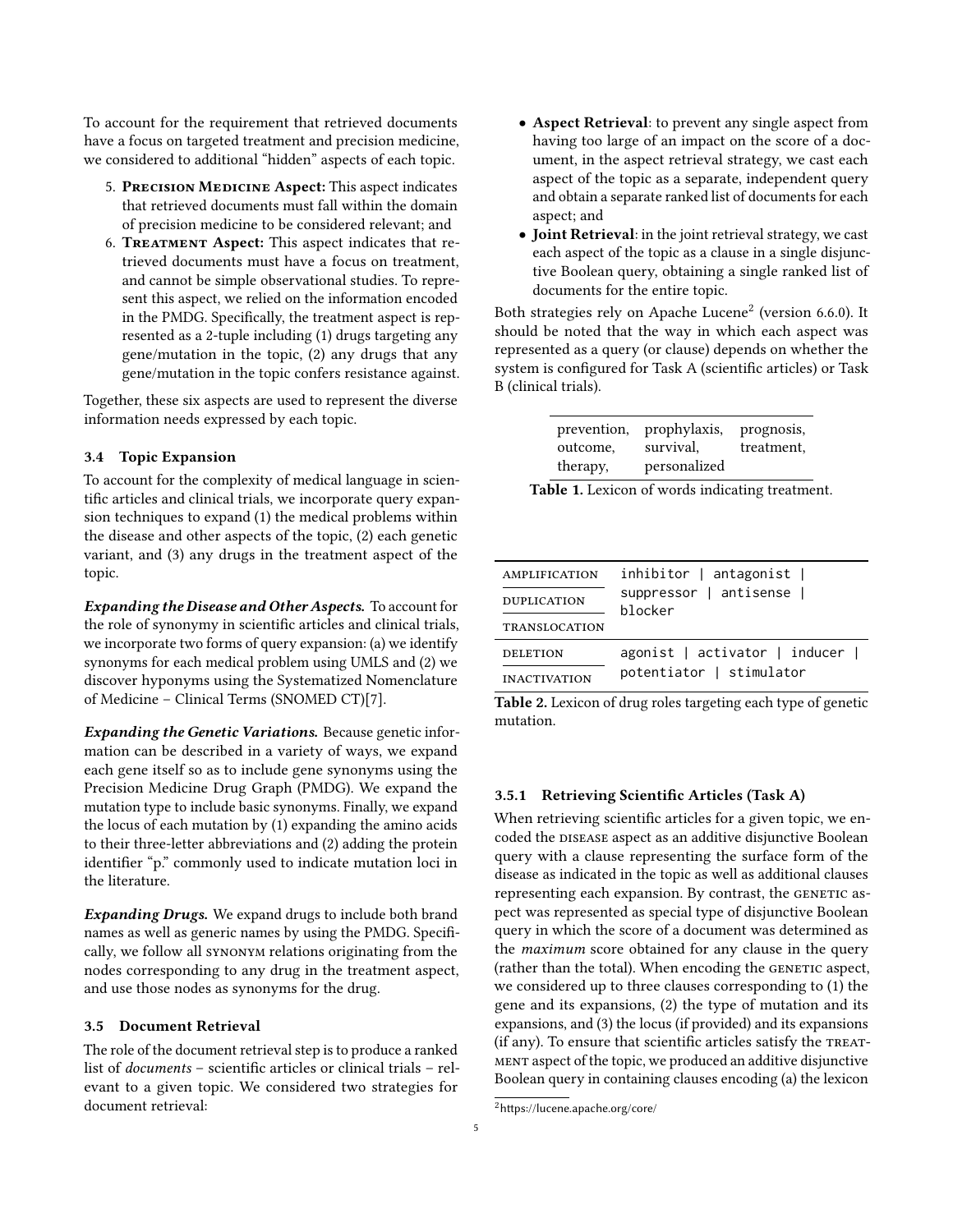indicated in Table [1,](#page-4-1) (b) the patterns indicated in Table [2,](#page-4-2) (c) any drugs targeting the specific mutation and type of tumor indicated by the topic, and (d) any drugs known to be ineffective for the specific mutation. Finally, we address the precision medicine aspect by reducing the score of articles that focus on science rather than medicine and increasing the score of articles that appear that relate to clinical trials and studies involving humans. Specifically, we penalize the score of articles which (1) contain cell, biochem, chem, molecular, cytogenetics, pathology, or \*pathology in the title of the journal, (2) mention the terms cell, cell line, or cell cycle in the abstract or title of the article, and (3) have a MeSH term of "Cell Line, Tumor". To favor articles reporting the results of clinical studies, we increase the score of articles that have a MeSH term of "Human", or include any of the patterns indicated in Table [3.](#page-5-0) We observed that, in general, scientific articles do not refer to the demographics or comorbidities of patients (an exception to this would be in the case of tumors occurring only in men or women- such as prostate or cervical cancer). Consequently, when searching scientific articles, we chose to ignore the DEMOGRAPHIC and OTHER aspects of the topic.

<span id="page-5-0"></span>

|                    | phase 1, phase 2,                | phase 3   |
|--------------------|----------------------------------|-----------|
| phase I,<br>trial, | phase II,<br>randomized, patient | phase III |
|                    |                                  |           |

Table 3. Lexicon of words indicating medical trials.

### 3.5.2 Retrieving Clinical Trials (Task B)

We observed that clinical trials often focused on general diseases rather than specific types of cancer. For example, when manually browsing ClinicalTrials.gov, we found that many clinical trials study any type of "solid tumor" rather than the specific type(s) provided in the topics evaluated in the Precision Medicine track. Consequently, when retrieving clinical trials for a given topic, we encoded the DISEASE aspect as a disjunctive Boolean query with clauses representing (1) the surface form of the disease as indicated in the topic, (2) each expansion of the disease, as well as the phrases (3) "solid tumor" and (4) "solid neoplasm". When searching clinical trials, the GENETIC and TREATMENT aspects were represented in the same way as when searching scientific articles. The DEMOGRAPHIC aspect was represented as a conjunctive Boolean query with three clauses ensuring (1) the minimum eligible age for the trial was  $\leq$  the age of the patient in the topic, (2) the maximum eligible age for the trial was  $\ge$  = the age of the patient in the topic, and (3) the gender of the patient in the topic matched the eligible genders of the trial. To encode the OTHER aspect of the topic, we constructed a disjunctive Boolean query containing each disease and its expansions, and penalized the score of clinical

trials which matched this query in their Exclusion Criteria field, and slightly increased the score of clinical trials which matched this query in their Inclusion Criteria field. Finally, the PRECISION MEDICINE aspect was encoded as a disjunctive Boolean query favoring clinical trials which have at least one intervention of type "DRUG" or "GENETIC", and/or which include the term "Phase" in their Brief Title field.

#### 3.6 Aspect Fusion

When documents are retrieved using the Aspect Retrieval strategy, it is necessary to combine the ranked list of documents obtained for each aspect to produce a single ranked list of documents relevant to the topic. This is accomplished using a technique known as rank fusion or answer fusion. Rank fusion is a process for combining the ranked list resulting from multiple searches to produce a single ranked list of results. While a number of different methods for rank fusion have been published, they predominantly rely on combining the different relevance scores associated with the same document in different ranked lists. In our system, the scores produced when searching for each aspect can vary by several orders of magnitude, making score-based rank fusion techniques difficult to apply. Thus, we rely on a method known as Reciprocal Rank Fusion[\[6\]](#page-8-5) (RRF). Rather than combining the different scores associated with a single document, RRF combines the reciprocal rank of the document in each ranked list. Formally, given a set of D documents to be ranked, and a set of rankings R, we determine the new score of each document  $d \in D$  as:

<span id="page-5-1"></span>
$$
RRF\text{-}Score(d \in D) = \sum_{r \in R} \frac{1}{k + r(d)} \tag{1}
$$

where  $r(d)$  is the rank of document d in ranking r, and k is a parameter intended to reduce the impact of low ranks on the score (in our experiments, we used  $k = 60$  as recommended by the original authors). Thus, the role of the aspect fusion step is to combine the ranked list of documents obtained for each aspect of the topic using Equation [1](#page-5-1) to produce a single ranked list of documents for the topic.

#### 3.7 Similarity Fusion

It has been widely shown that for many machine learning evaluations, the top performing systems often combine a large variety of models. We were interested in learning whether this behavior was true for information retrieval problems as well. Thus, the role of the similarity fusion step entailed two steps: (1) the document retrieval process was repeated using a number of different similarity measures (or relevance models), and (2) the resultant ranked lists of documents were combined to produce a single ranked list. As with aspect fusion, we relied on reciprocal rank fusion (RRF) to combine the ranked list of documents retrieved for each similarity measure. In our experiments, we considered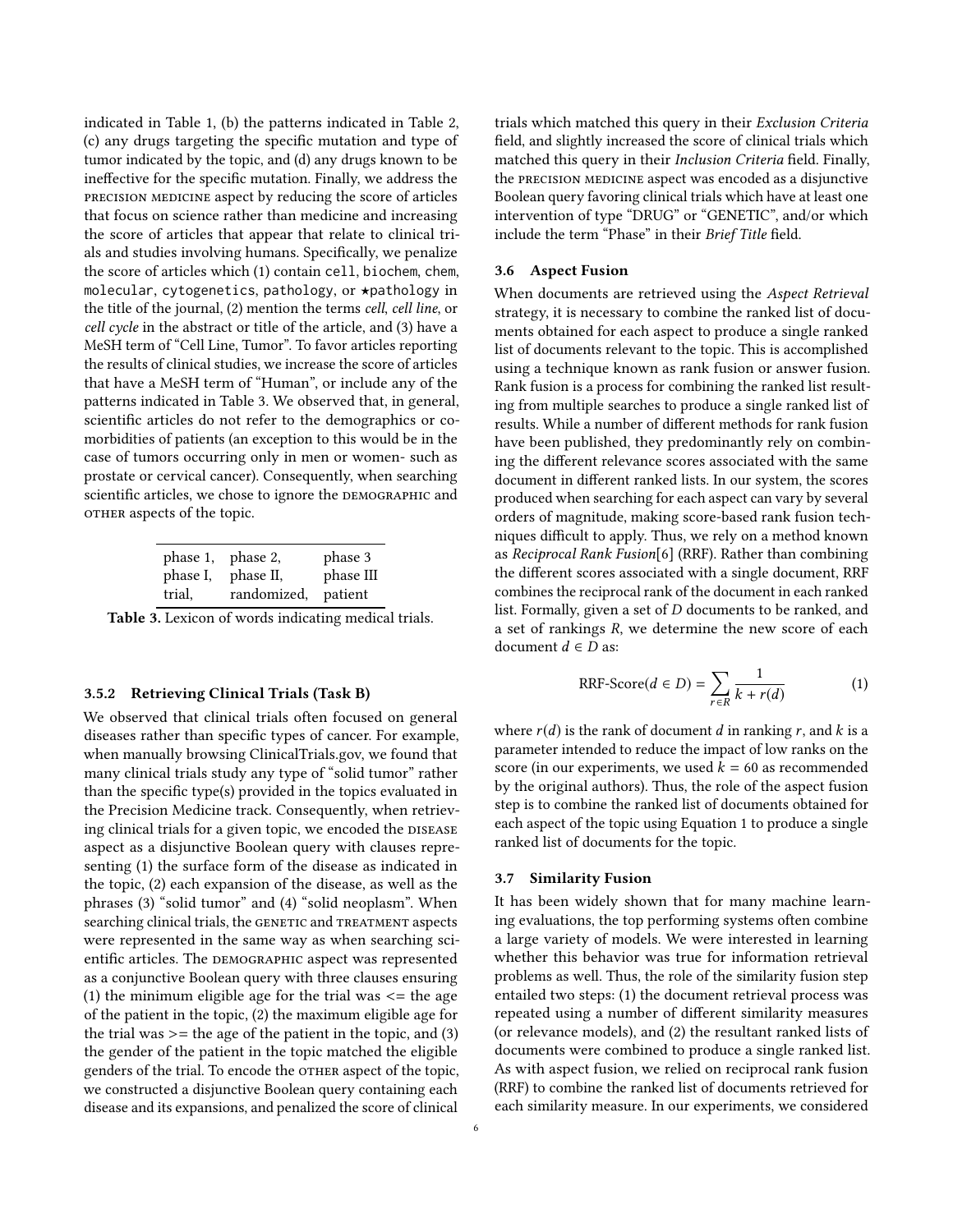<span id="page-6-0"></span>

| <b>Feature Description</b>                                                                                                                                                                                                                                                                                                                                                                                                                                                     | <b>Feature Description</b>                                                                                                                                                                                                                                                                                                                                                                                                                |
|--------------------------------------------------------------------------------------------------------------------------------------------------------------------------------------------------------------------------------------------------------------------------------------------------------------------------------------------------------------------------------------------------------------------------------------------------------------------------------|-------------------------------------------------------------------------------------------------------------------------------------------------------------------------------------------------------------------------------------------------------------------------------------------------------------------------------------------------------------------------------------------------------------------------------------------|
| BM25 statistics from each <b>disease</b> (without expansions) of $t_i$ for $f_i$ in $d_i$<br>LMD statistics from each <b>disease</b> (without expansions) of $t_i$ for $f_i$ in $d_i$<br>F2Exp statistics from each <b>disease</b> (without expansions) of $t_i$ for $f_i$ in $d_i$<br>DFI statistics from each <b>disease</b> (without expansions) of $t_i$ for $f_i$ in $d_i$<br>TF-IDF statistics from each <b>disease</b> (without expansions) of $t_i$ for $f_i$ in $d_i$ | F2Exp statistics from each <b>gene</b> (without expansions) of $t_i$ for $f_i$ in $d_i$<br>DFI statistics from each <b>gene</b> (without expansions) of $t_i$ for $f_i$ in $d_i$<br>TF-IDF statistics from each <b>gene</b> (without expansions) of $t_i$ for $f_i$ in $d_i$                                                                                                                                                              |
| BM25 statistics from each <b>disease</b> (with expansions) of $t_i$ for $f_i$ in $d_i$<br>LMD statistics from each <b>disease</b> (with expansions) of $t_i$ for $f_i$ in $d_i$<br>F2Exp statistics from each <b>disease</b> (with expansions) of $t_i$ for $f_i$ in $d_i$<br>DFI statistics from each <b>disease</b> (with expansions) of $t_i$ for $f_i$ in $d_i$<br>TF-IDF statistics from each <b>disease</b> (with expansions) of $t_i$ for $f_i$ in $d_i$                | BM25 statistics from each <b>gene</b> (with expansions) of $t_i$ for $f_i$ in $d_i$<br>LMD statistics from each <b>gene</b> (with expansions) of $t_i$ for $f_i$ in $d_i$<br>F2Exp statistics from each gene (with expansions) of $t_i$ for $f_i$ in $d_i$<br>DFI statistics from each <b>gene</b> (with expansions) of $t_i$ for $f_i$ in $d_i$<br>TF-IDF statistics from each <b>gene</b> (with expansions) of $t_i$ for $f_i$ in $d_i$ |
| BM25 statistics from each <b>gene</b> (without expansions) of $t_i$ for $f_i$ in $d_i$<br>LMD statistics from each <b>gene</b> (without expansions) of $t_i$ for $f_i$ in $d_i$                                                                                                                                                                                                                                                                                                | BM25 statistics from each <b>medical problem</b> of $t_i$ for $f_i$ in $d_i$<br>LMD statistics from each <b>medical problem</b> of $t_i$ for $f_i$ in $d_i$<br>F2Exp statistics from each <b>medical problem</b> of $t_i$ for $f_i$ in $d_i$<br>DFI statistics from each <b>medical problem</b> of $t_i$ for $f_i$ in $d_i$<br>TF-IDF statistics from each <b>medical problem</b> of $t_i$ for $f_i$ in $d_i$                             |

Table 4. Features extracted for field  $f_i$  in document  $d_i$  retrieved for topic  $t_i$ .

eight similarity measures: Base Model 25[\[14\]](#page-8-6) (BM25) , TF-IDF, Divergence from Randomness (DFR)[\[2\]](#page-8-7), Informationbased Similarity[\[5\]](#page-8-8), Dirichlet-smoothed Language Model Similarity[\[16\]](#page-8-9), Jelinek-Mercer-smoothed Language Model Similarity[\[16\]](#page-8-9), Axiomatic Similarity[\[9\]](#page-8-10), and Divergence from Independence[\[12\]](#page-8-11).

#### 3.8 Learning to Rank

We leveraged the relevance judgments produced for TREC-PM 2017 by training a Random Forest to re-rank the documents retrieved for both tasks. Learning-to-rank (L2R) is used to learn a precision-medicine-specific relevance model based on the relevance judgments produced for TREC-PM 2017. Specifically, we (1) we extract features characterizing the relevance between that a article/trial and the topic and represent each article/trial retrieved for each topic as a feature vector, and (2) train a relevance model to infer relevance of an article/trial to the topic based solely on the extracted features and relevance judgments produced during TREC-PM 2017.

<span id="page-6-1"></span>

| Task   | Field                |
|--------|----------------------|
|        | Task A Abstract Text |
|        | Article Title        |
|        | MeSH Terms           |
| Task B | Official Title       |
|        | Description          |
|        | MeSH Terms           |
|        | Keywords             |
|        | Inclusion Criteria   |
|        | Exclusion Criteria   |

Table 5. Fields used for each task.

#### 3.8.1 Feature Extraction

Determining if an article or clinical trial is relevant to a topic requires considering information about the topic's disease, genetic variants, and demographics. For this reason, ranking articles and clinical trials requires a rich set of features. When extracting features we consider (1) the different fields of the article or trial (e.g. title, main body of text, and MeSH terms), (2) the different aspects of the topic, (3) the expansions of each aspect (e.g. genetic variants), and (4) multiple relevance models.

As shown in Table [4,](#page-6-0) each feature measures the relevance between an aspect of the topic and a field of the document. We considered five measures of relevance: (1) Best Match 25[\[14\]](#page-8-6) (BM25), (2) Dirichlet-Smoothed language model probability [\[16\]](#page-8-9) (LMD), (3) Axiomatic relevance [\[9\]](#page-8-10) (F2Exp), (4) Divergence from Independence [\[12\]](#page-8-11) (DFI), and (5) Term Frequency–Inverse Document Frequency [\[15\]](#page-8-12) (TF-IDF). As Task A and Task B use different document collections, we use different fields for each task which are shown in Table [5.](#page-6-1) We additionally extract features both with and without expanding each aspect. To account for the variance in the number of genes and diseases, we measure five statistics capturing the similarity between each disease and genetic variant for each topic, namely, the mean, minimum, maximum, variance, and sum.

#### 3.8.2 Training the Relevance Model

We trained a Random Forest[\[4\]](#page-8-13) to measure the relevance of each retrieved article/trial to a given topic by (1) extracting features from all articles/trials retrieved for each topic in TREC-PM 2017, and (2) maximizing the mean average precision (MAP) of the re-ranking produced by the model using the relevance judgments produced for TREC-PM 2017. To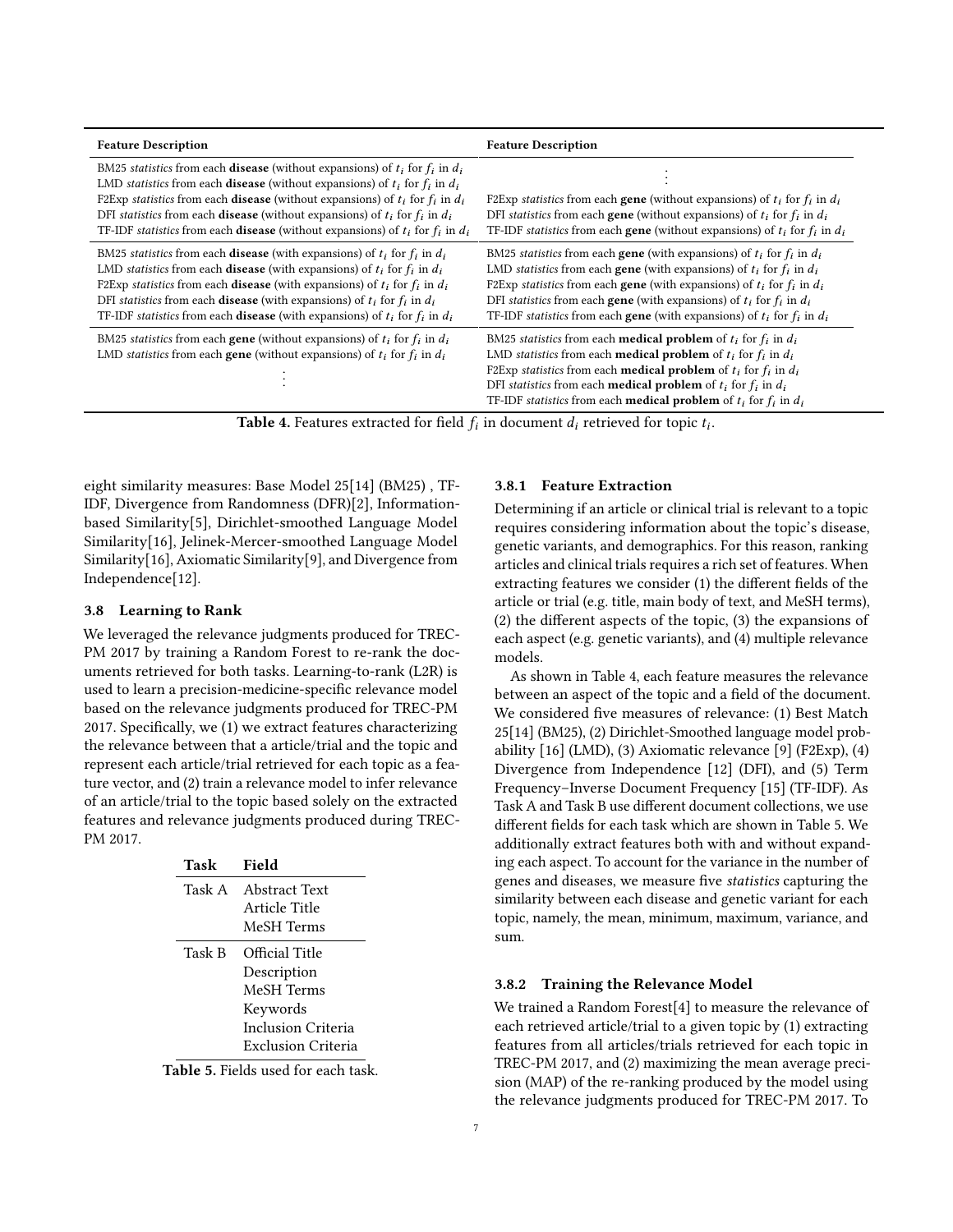<span id="page-7-3"></span>

|                           | Task A  |        |        | <b>Task B</b> |        |        |
|---------------------------|---------|--------|--------|---------------|--------|--------|
| System (Run)              | infNDCG | P@10   | R-Prec | infNDCG       | P@10   | R-Prec |
| Run 1: UTDHLTRI NL        | 0.4797  | 0.6160 | 0.2870 | 0.4794        | 0.5380 | 0.3675 |
| <b>Run 2: UTDHLTRI SF</b> | 0.3668  | 0.5360 | 0.1996 | 0.4139        | 0.4640 | 0.3102 |
| <b>Run 3: UTDHLTRI SS</b> | 0.3554  | 0.4920 | 0.1936 | 0.4554        | 0.5360 | 0.3920 |
| <b>Run 4: UTDHLTRI RF</b> | 0.3827  | 0.5300 | 0.2088 | 0.4587        | 0.4960 | 0.3444 |
| <b>Run 5: UTDHLTRI RA</b> | 0.4113  | 0.5440 | 0.2291 | 0.4629        | 0.5380 | 0.3785 |

Table 6. Average performance across each topic for TREC PM.

<span id="page-7-2"></span>

| Run         |  | Simple   Aspect   Similarity   Joint   L2R |  |
|-------------|--|--------------------------------------------|--|
| UTDHLTRI NL |  |                                            |  |
| UTDHLTRI SF |  |                                            |  |
| UTDHLTRI SS |  |                                            |  |
| UTDHLTRI RF |  |                                            |  |
| UTDHLTRI RA |  |                                            |  |

Table 7. System configuration for each run, where "Simple" indicates the run used a simple rule-based search strategy, "Aspect" indicates that the run used Aspect-fusion, "Similarity" indicates that the run used Similarity-fusion, "Joint" indicates the Joint Retrieval strategy was used, and "L2R" indicates that the run incorporated learning-to-rank to re-rank retrieved documents.

do this, we used RankLib[\[8\]](#page-8-14), a Java library with implemen-tations of many learning-to-rank algorithms.<sup>[3](#page-7-1)</sup>

# 4 Overview of Runs

We submitted five runs relying on (a) different configurations of our system as well as (b) a simple rule-based strategy considering only the disease and genes of the topic. Table [7](#page-7-2) presents the configurations of the system for each run; in the case of learning-to-rank (L2R) runs, the table indicates the configuration of the system when retrieving the initial set of article/trial which are re-ranked using L2R. Each of these runs is detailed below:

- Run 1: UTDHLTRI\_NL This run relied on the Aspect Retrieval strategy and incorporated both Aspect Fusion and Similarity Fusion. This run did not use our L2R model;
- Run 2: UTDHLTRI\_SF This run relied on Similarity Fusion to perform the initial retrieval of documents, and re-ranked the returned documents using our L2R model;
- Run 3: UTDHLTRI\_SS This run used a very simple rule-based search strategy considering only the disease and genes of the topic for the initial retrieval, and reranked the returned documents using our L2R model;

• Run 5: UTDHLTRI\_RA This run combined the results of the Simple, Joint, and Aspect-based strategies into a single list of results, and re-ranked the entire list using our L2R model.

# 5 Results

Table [6](#page-7-3) presents the average performance of each of our runs for both tasks. For both tasks, we report the inferred NDCG (infNDCG), Precision at 10 ( $P@10$ ), and R-Precision (R-Prec). In general, the best performance was obtained by Run 1 which incorporated Aspect Retrieval and Aspect Fusion. For Task B, Runs 3 and 5 obtained higher R-Prec than Run 1, but lower infNDCG and P@10, suggesting that, for some topics, the simple retrieval strategy was able to retrieve relevant documents that were not retrieved by the aspect nor joint retrieval strategies.

# 6 Conclusion

In this paper, we described our system designed for the TREC 2018 Precision Medicine track. For both tasks, we submitted five runs corresponding to alternative configurations of our system. Our system incorporates an aspect-based retrieval paradigm wherein each of the four structured components is considered as an aspect, along with two "hidden" aspects encoding the need for retrieved documents to be within the domain of precision medicine and to have a focus on treatment. To this end, we construct knowledge graph encoding the relationship between genes, mutations, and drugs. Additionally, for this year's evaluation, we added a learning to rank component. Experimental results suggest that learning-to-rank provided no substantial improvement in performance.

# References

<span id="page-7-0"></span>[1] Shashank Agarwal and Hong Yu. 2010. Biomedical negation scope detection with conditional random fields. Journal of the American Medical Informatics Association: JAMIA 17, 6 (2010), 696.

<sup>•</sup> Run 4: UTDHLTRI\_RF This run relied on Aspect Fusion and Similarity Fusion to perform the initial document retrieval, and re-ranked the returned documents using our L2R model (this is essentially Run 1 with L2R incorporated); and

<span id="page-7-1"></span><sup>3</sup> Random Forests were selected based on training set performance.